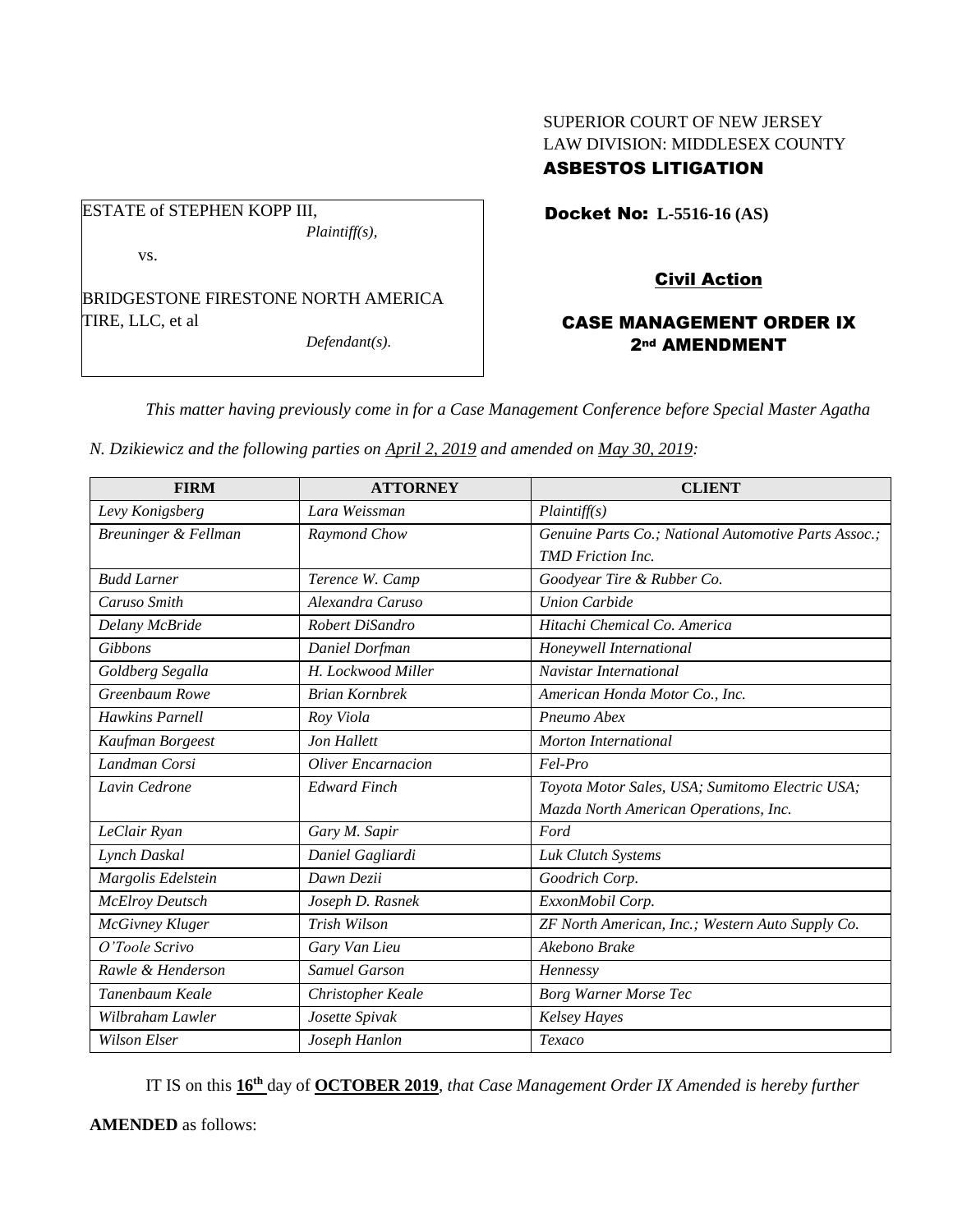Counsel receiving this Order through computerized electronic medium (E-Mail) shall be deemed by the court to have received a copy of the filed original court document. Any document served pursuant to this Order shall be deemed to be served by mail pursuant to *R*.1:5-2.

Any jurisdictional motions must be filed in accordance with the Court Rules or be waived.

Any *forum non conveniens* motions must be filed as soon as practicable; once sufficient discovery is conducted so that the motion may be properly brought.

### **EARLY SETTLEMENT**

December 13, 2019 Settlement demands shall be served on all counsel and the Special Master by this date.

#### **MEDICAL EXPERT REPORT**

- November 29, 2019 Plaintiff shall serve medical expert reports by this date.
- November 29, 2019 Upon request by defense counsel, plaintiff is to arrange for the transfer of pathology specimens and x-rays, if any, by this date.
- March 31, 2020 Defendants shall identify its medical experts and serve medical reports, if any, by this date. In addition, defendants shall notify plaintiff's counsel (as well as all counsel of record) of a joinder in an expert medical defense by this date.

### **LIABILITY EXPERT REPORTS**

- November 29, 2019 Plaintiff shall identify its liability experts and serve liability expert reports by this date or waive any opportunity to rely on liability expert testimony.
- March 31, 2020 Defendants shall identify its liability experts and serve liability expert reports, if any, by this date or waive any opportunity to rely on liability expert testimony.

### **SUMMARY JUDGMENT MOTION PRACTICE**

- December 13, 2019 Plaintiff's counsel shall advise, in writing, of intent not to oppose motions by this date.
- December 27, 2019 Summary judgment motions shall be filed no later than this date.
- January 24, 2020 Last return date for summary judgment motions.

#### **EXPERT DEPOSITIONS**

May 15, 2020 Expert depositions shall be completed by this date. To the extent that plaintiff and defendant generic experts have been deposed before, the parties seeking that deposition in this case must file an application before the Special Master and demonstrate the necessity for that deposition. To the extent possible, documents requested in a deposition notice directed to an expert shall be produced three days in advance of the expert deposition. The expert shall not be required to produce documents that are readily accessible in the public domain.

 $\_$  , and the set of the set of the set of the set of the set of the set of the set of the set of the set of the set of the set of the set of the set of the set of the set of the set of the set of the set of the set of th